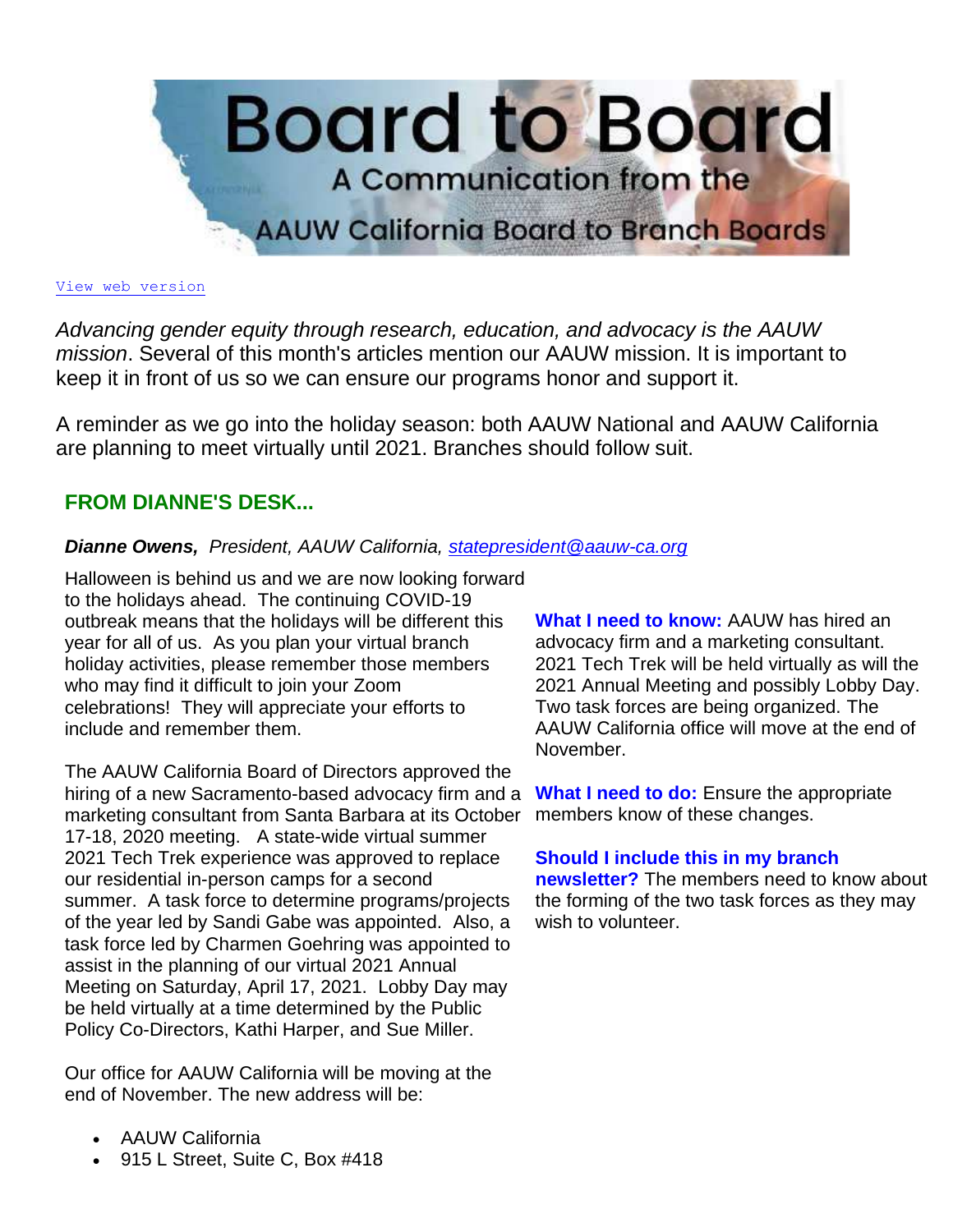- Sacramento, CA 95814
- The new phone number is: 916-389-0220

Your Board of Directors has been busy this year planning new programs, twice-a-month webinars, and AAUW Fund virtual luncheons. I hope you have been able to join many of them.

# **Happy Thanksgiving!**

## **AAUW CALIFORNIA TASK FORCE OPPORTUNITY**

*Sandi Gabe, Assistant to AAUW California President, Dianne Owens, [sandi.gabe@hotmail.com](mailto:sandi.gabe@hotmail.com)*

Want to get involved in AAUW California in a limited way? Here's an opportunity to stick your toe into the water and make a difference at the same time!

The AAUW California Board of Directors has sanctioned the creation of a task force to develop a process to recognize outstanding branch contributions to the AAUW mission. Winner(s) will be acknowledged at the April 2021 annual meeting. As part of this task force, you'll help set the groundwork for what type of projects/programs will be considered, how we will find them, and how they will be evaluated and rewarded.

#### **Time commitment:**

About 20 hours between November and April. We'll meet initially via Zoom to identify the selection criteria and again in the spring to review and evaluate the submissions. The remaining work will be via email.

## **Ready to sign up?**

Contact me at [sandi.gabe@hotmail.com](mailto:sandi.gabe@hotmail.com) by November 15th. Our first meeting will be on November 23rd at 7 pm.

**What I need to know:** There is an opportunity for volunteers to join a short-term task force to determine how to recognize outstanding branch projects/programs.

**What I need to do:** Consider volunteering as an introduction to state leadership.

**Should I include this in my branch newsletter?** Yes, branch members may want to volunteer.

# **AAUW FUND**

*Judy Cavin Brown, Director, AAUW Fund Committee Chair, [aauwfund@aauw-ca.org](mailto:aauwfund@aauw-ca.org)*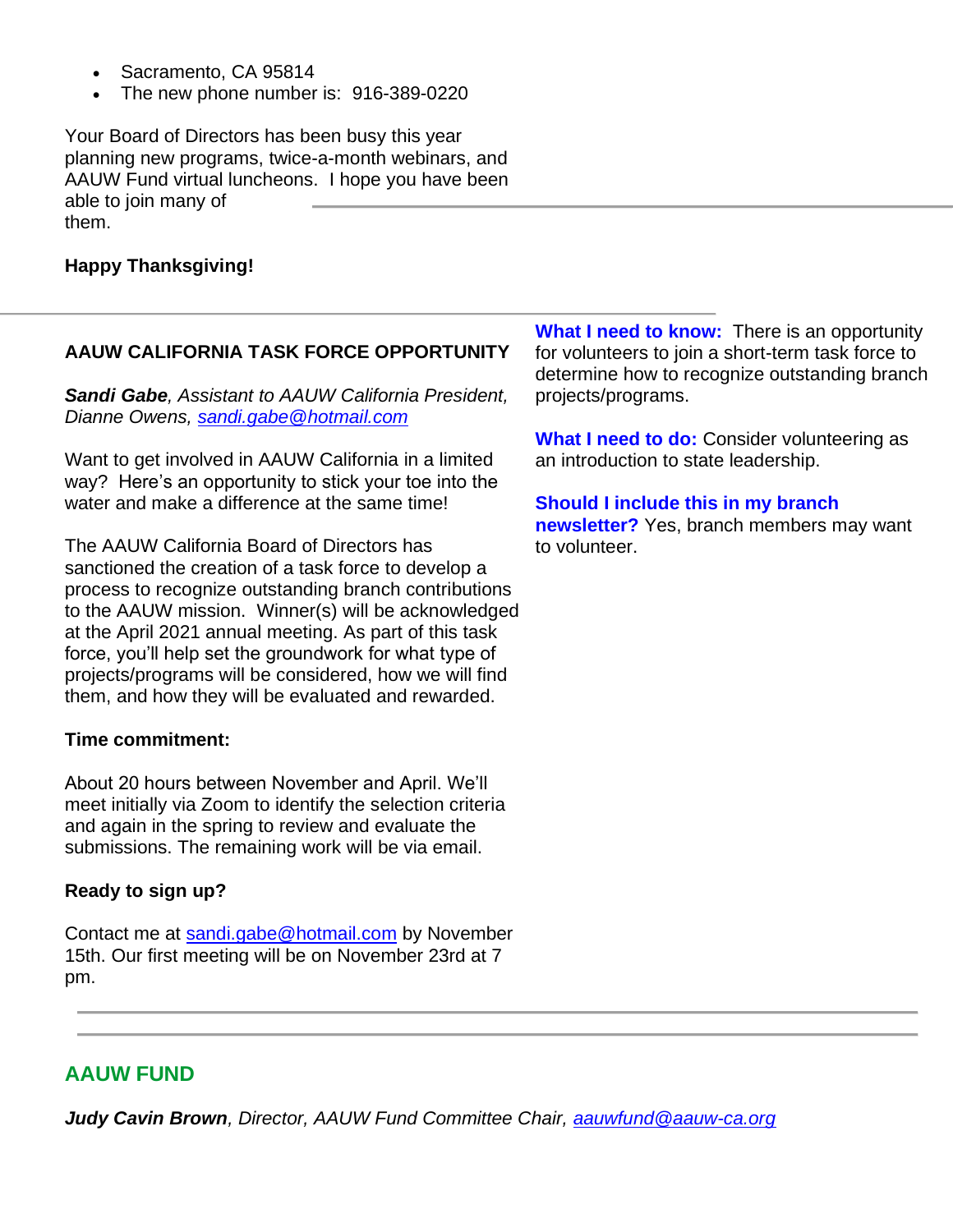# **HELP US REACH OUR 2020 FUND GOAL!**

Our California Fund donation goal for 2020 is \$500,000. We need 100% participation from the California branches to make this happen. Our initial target is for each branch to contribute the equivalent of \$30 per member across branch membership.

If you are looking for a place to direct your donations, the Greatest Need Fund is always a good choice.

There are also several unfinished endowments where your contributions will be put to good use. If you want your donation to go towards an [unfinished](https://bor.aauw-ca.org/sendy/l/YlrJ763AeyF892b51vFm0EptRw/Jdw3SVeRCIASMjo763ucxMyw/Lv8PDz9HmQwqISy0zk2hKg)  [endowment](https://bor.aauw-ca.org/sendy/l/YlrJ763AeyF892b51vFm0EptRw/Jdw3SVeRCIASMjo763ucxMyw/Lv8PDz9HmQwqISy0zk2hKg) you need to complete and submit the form attached to the unfinished endowments list.

As of this time, California branches have donated a total of \$278,240. We are still \$221,760 short of our goal.

This is our final push for the year.

Click [HERE](https://bor.aauw-ca.org/sendy/l/YlrJ763AeyF892b51vFm0EptRw/EbZXOr763Eq8G50G763uZaaOtA/Lv8PDz9HmQwqISy0zk2hKg) to make a donation to AAUW FUND and then click on Donate Now!

**What I need to know:** AAUW Fund for California is short of its 2020 goal of \$500,000

**What I need to do:** Consider organizing a Fund drive for your branch..

**Should I include this in my branch newsletter?** Yes, and motivate your members to contribute by explaining the impact of the AAUW Fund.

# **COLLEGE/UNIVERSITY (C/U) COMMITTEE**

*Donna Lilly, C/U Committee Chair, [cu@aauw-ca.org](mailto:cu@aauw-ca.org)*

# **COLLEGE & UNIVERSITY PARTNERSHIP RENEWAL DEADLINE**

November 30th is the deadline for a college or university to renew AAUW partner membership. Dues renewal is \$175 and the benefits are great for faculty and students. All students enjoy a free membership as e-student affiliates and two campus representatives receive free AAUW National memberships.

Call your local campus representatives, invite them to the AAUW California twice-monthly [webinars,](https://bor.aauw-ca.org/sendy/l/YlrJ763AeyF892b51vFm0EptRw/EsOmDu7FcOpZnKGGdrXpQQ/Lv8PDz9HmQwqISy0zk2hKg) and ask them to join your branch as a member. There is no fee to join AAUW California if your branch applies for an exemption and your branch might also consider giving them a free branch membership. The College/University committee can assist in locating the C/U reps.

**What I need to know:** Colleges and Universities in the C/U program must renew by Nov 30th.

**What I need to do:** Advise your C/U rep. If you don't have one, consider appointing one to forge C/U partnerships.

**Should I include this in my branch newsletter?** Yes, branch members may have

connections with potential new C/U partners.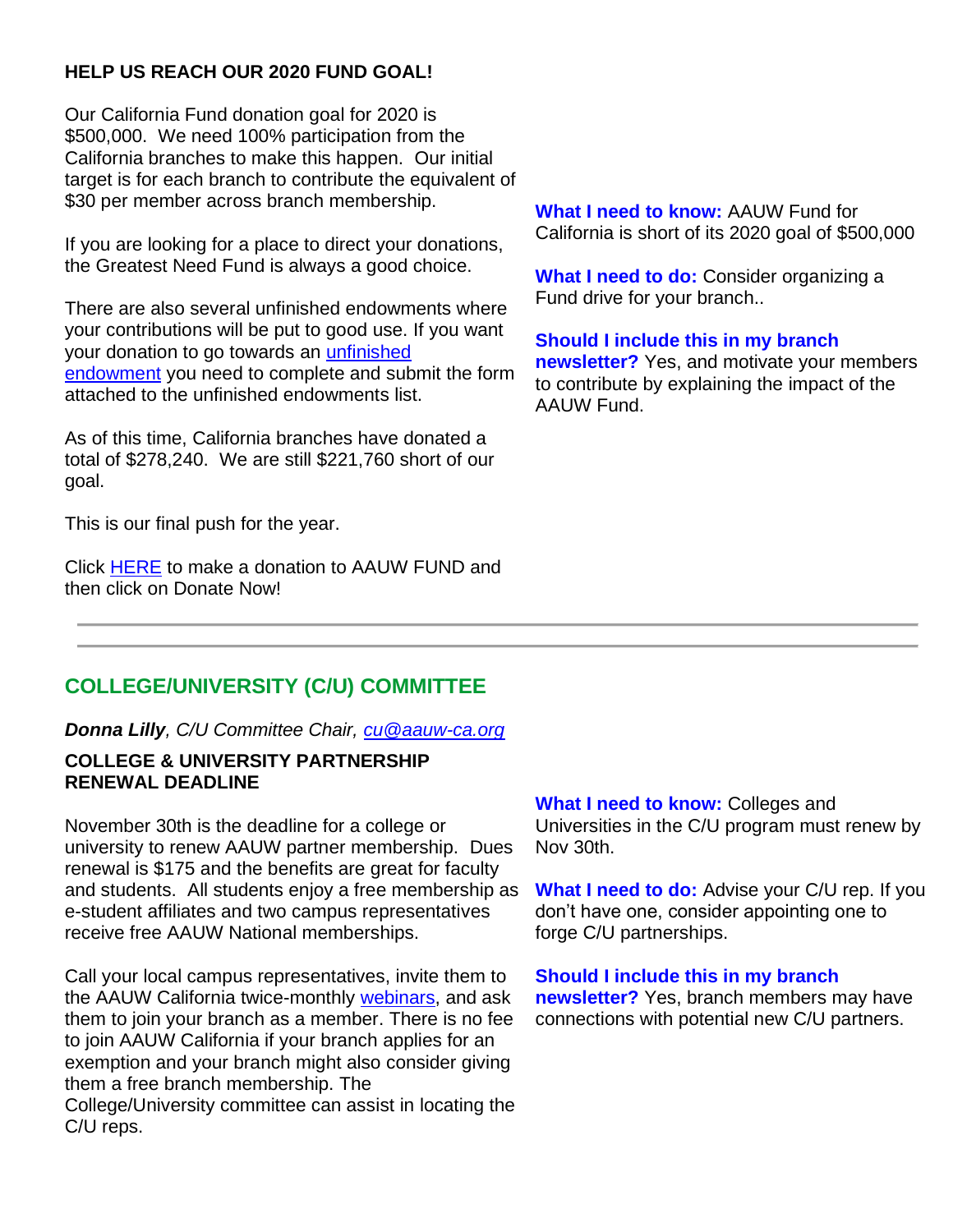Keep track of your scholarship winners. Some branches provide their winners an AAUW membership, either as student affiliates or as members if they have two-year degrees. This is a way to increase age, gender, sex, and race diversity in branch membership.

Have a discussion with your local campus representatives about the importance of *[Work Smart](https://bor.aauw-ca.org/sendy/l/YlrJ763AeyF892b51vFm0EptRw/FO8IgtPPpeYMSeZk3Ty3892w/Lv8PDz9HmQwqISy0zk2hKg)  [and Start Smart](https://bor.aauw-ca.org/sendy/l/YlrJ763AeyF892b51vFm0EptRw/FO8IgtPPpeYMSeZk3Ty3892w/Lv8PDz9HmQwqISy0zk2hKg)* workshops that are available for free on the AAUW website for faculty and students. Remember to participate in either workshop yourself so you can answer the campus reps' questions. Additionally, the following [research and](https://bor.aauw-ca.org/sendy/l/YlrJ763AeyF892b51vFm0EptRw/ZxoQP2HwK2OECa8928BoWjoQ/Lv8PDz9HmQwqISy0zk2hKg)  [data](https://bor.aauw-ca.org/sendy/l/YlrJ763AeyF892b51vFm0EptRw/ZxoQP2HwK2OECa8928BoWjoQ/Lv8PDz9HmQwqISy0zk2hKg) are available on the AAUW National website: *Deeper in Debt, Women & Student Loans, Limiting Our Livelihoods, The Cumulative Impact of Sexual Harassment on Women's Careers, Barriers & Bias, and The Status of Women in Leadership.*

Another important connection to AAUW is the *[Two](https://bor.aauw-ca.org/sendy/l/YlrJ763AeyF892b51vFm0EptRw/892kiK4AFIREw1cHQX2pnYtw/Lv8PDz9HmQwqISy0zk2hKg)  [Minute Activist](https://bor.aauw-ca.org/sendy/l/YlrJ763AeyF892b51vFm0EptRw/892kiK4AFIREw1cHQX2pnYtw/Lv8PDz9HmQwqISy0zk2hKg)*. Faculty and students need an avenue to have a personal voice on political issues such as Title IX, gender equity, and equal pay.

Continue great campus relationships, although virtual. Help the campuses renew their AAUW partnerships prior to November 30th.

Thanks to the C/U branch chairs who helped these campuses renew their partnership as of October 30th. Allan Hancock College, American River College, Brandman University, CSU Fresno, CSU Los Angeles, CSU Northridge, CSU Sacramento, CSU San Bernardino, CSU San Marcos, CSU Stanislaus, Cerritos College, College of Marin, College of the Canyons, College of the Desert, Dominican University of California, Evergreen Valley College, Glendale Community College, Harvey Mudd College, Irvine Valley College, Laguna College of Art and Design, Mount Saint Mary's University, Orange Coast College, Saddleback College, Saint Mary's College, San Jose State University, Santa Clara University, Santa Rosa Junior College, Sonoma State University, UC Davis, UC Irvine, UC Riverside, University of Redlands, University of San Francisco.

# **COMMUNICATIONS**

*Tracey Clark, Director, Communications Committee Chair*, *[communications@aauw-ca.org](mailto:Communications@aauw-ca.org)*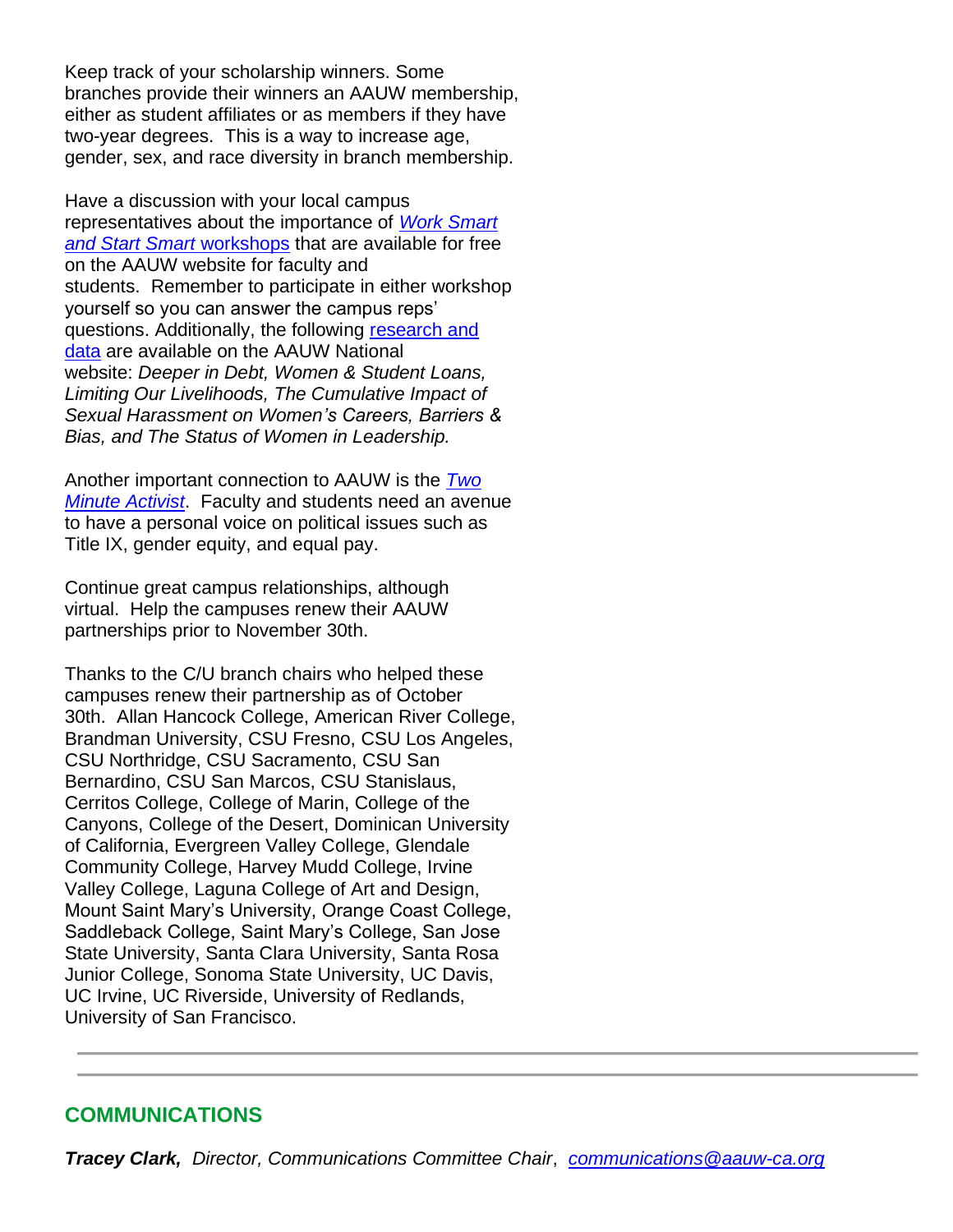# *Provided by Sandi Gabe*

# **COMMUNICATIONS TEAM SUPPORTS MEMBER ENGAGEMENT!**

Using a variety of techniques, the communications team has successfully engaged members while supporting a number of important board initiatives.

- A whopping 83% of branches have attended the twice-monthly webinar series. With topics ranging from fundraising techniques to the importance of public policy and how to hold a virtual speech trek competition, everyone can find a topic of interest. Missed any of the twelve webinars that have been held since the beginning of July? Want to know what is coming next? See our webinar schedule online [HERE.](https://bor.aauw-ca.org/sendy/l/YlrJ763AeyF892b51vFm0EptRw/EsOmDu7FcOpZnKGGdrXpQQ/Lv8PDz9HmQwqISy0zk2hKg)
- Engagement in social media climbed as the GOTV (Get Out The Vote) campaign encouraged members to be active on any channel of social media. We saw the engagement on our own Facebook, Instagram, Twitter, and LinkedIn accounts skyrocket as a result.
- Public Policy got a facelift this month so you can find information more easily. Check out the new format [HERE.](https://bor.aauw-ca.org/sendy/l/YlrJ763AeyF892b51vFm0EptRw/tw8U8eQvbV5rheNIgg763mMw/Lv8PDz9HmQwqISy0zk2hKg)

There are many opportunities to work behind the scenes making AAUW California more visible, by optimizing messages, supporting our website and webinars, and maintaining a variety of information. We expect additional opportunities as we engage with the new marketing initiative. If you have skills you'd like to share, submit an application to join the team. You can use your red pen to edit, embrace your love for spreadsheets to track information, solve the puzzle of how to best share information on our website, and design newsletters. If you want to get involved, apply [HERE.](https://bor.aauw-ca.org/sendy/l/YlrJ763AeyF892b51vFm0EptRw/4892gg17B1zrtwuz4foWU4rg/Lv8PDz9HmQwqISy0zk2hKg) We'll work with you to find the perfect spot and even provide training if you have the passion.

**What I need to know:** The communication team has been busy supporting many board initiatives. 83% of branches have attended the webinars and members can view any they missed or want to view again.

**What I need to do:** Consider getting involved with the communication team and check out the new format of the Public Policy web pages.

# **Should I include this in my branch**

**newsletter?** Yes, encourage your members to both register for future webinars and consider getting involved with the communication team. Additionally, share that the Public Policy web pages have been revised making it easier to find information.

# **DIVERSITY & INCLUSION**

*Elaine Johnson, Director*, *[diversity@aauw-ca.org](mailto:diversity@aauw-ca.org)*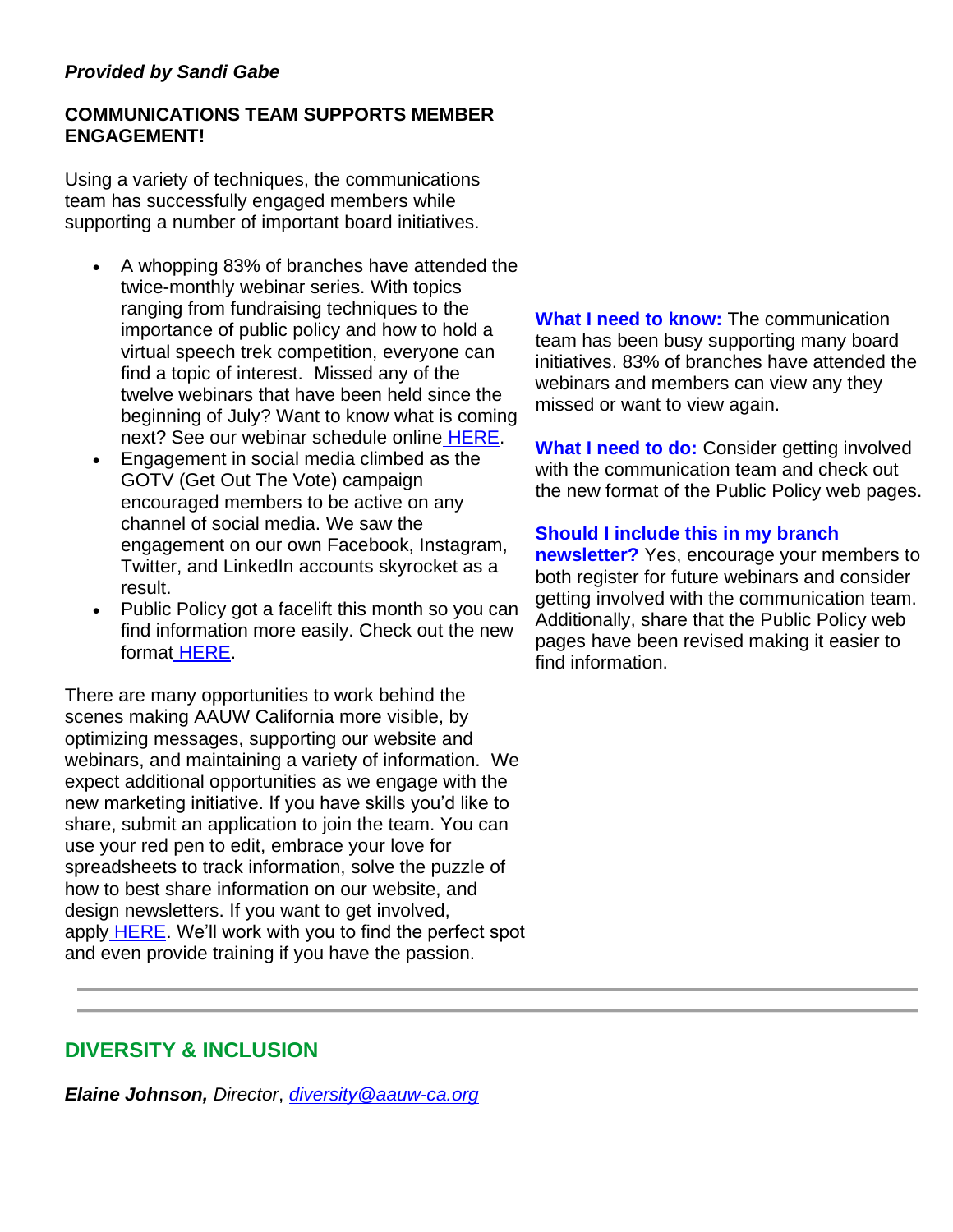## **ENGAGEMENT IS KEY TO SUCCESS FOR DIVERSITY AND INCLUSION**

#### **As a reminder:**

- **Diversity** addresses a range of human differences including race, ethnicity, gender, gender identity, sexual orientation, age, social class, disabilities, religious practices, national origin, political beliefs, and more.
- **Inclusion** provides a welcoming environment that includes involvement and empowerment. Recognizing inherent worth and dignity fosters a sense of belonging and demonstrates value for the variety of talents that individuals have to offer.

An easy activity for your branch to engage meeting participants can be asking each person to write a personal characteristic that adds to diversity. Examples include living in another country, being younger than most of the members, ability to sign, disability, speaking Spanish, and many more. Be creative. Collect the anonymous responses, compile the results, and include them in the branch newsletter.

## **Intersectionality**

• People have multiple identities. Realizing this helps our branches recognize both diversity and inclusivity.

Your AAUW California Board of Directors continues to weave diversity and inclusion references in webinars and on the website. Soon we will provide a link to the new interactive national diversity and inclusion toolkit.

**What I need to know:** The terms "diversity," "inclusion," and "intersectionality" have specific meanings that AAUW is recognizing and incorporating.

**What I need to do:** Try the diversity awareness activity with your branch.

**Should I include this in my branch newsletter?** No, this is for branch leaders' general knowledge.

# **FINANCE**

*Roli Wendorf, Chief Financial Officer, Finance Committee Chair, [cfo@aauw-ca.org](mailto:cfo@aauw-ca.org)*

# **TAXES AND MORE**

Tax Filings Due November 15th

A final reminder that there are four filings to be done this year, all due by November 15th:

**What I need to know:** Branch insurance and Fund assessments, as multiple tax forms are due Nov. 15th; examples of correct filings are on the website. Payments may now be made through Zelle.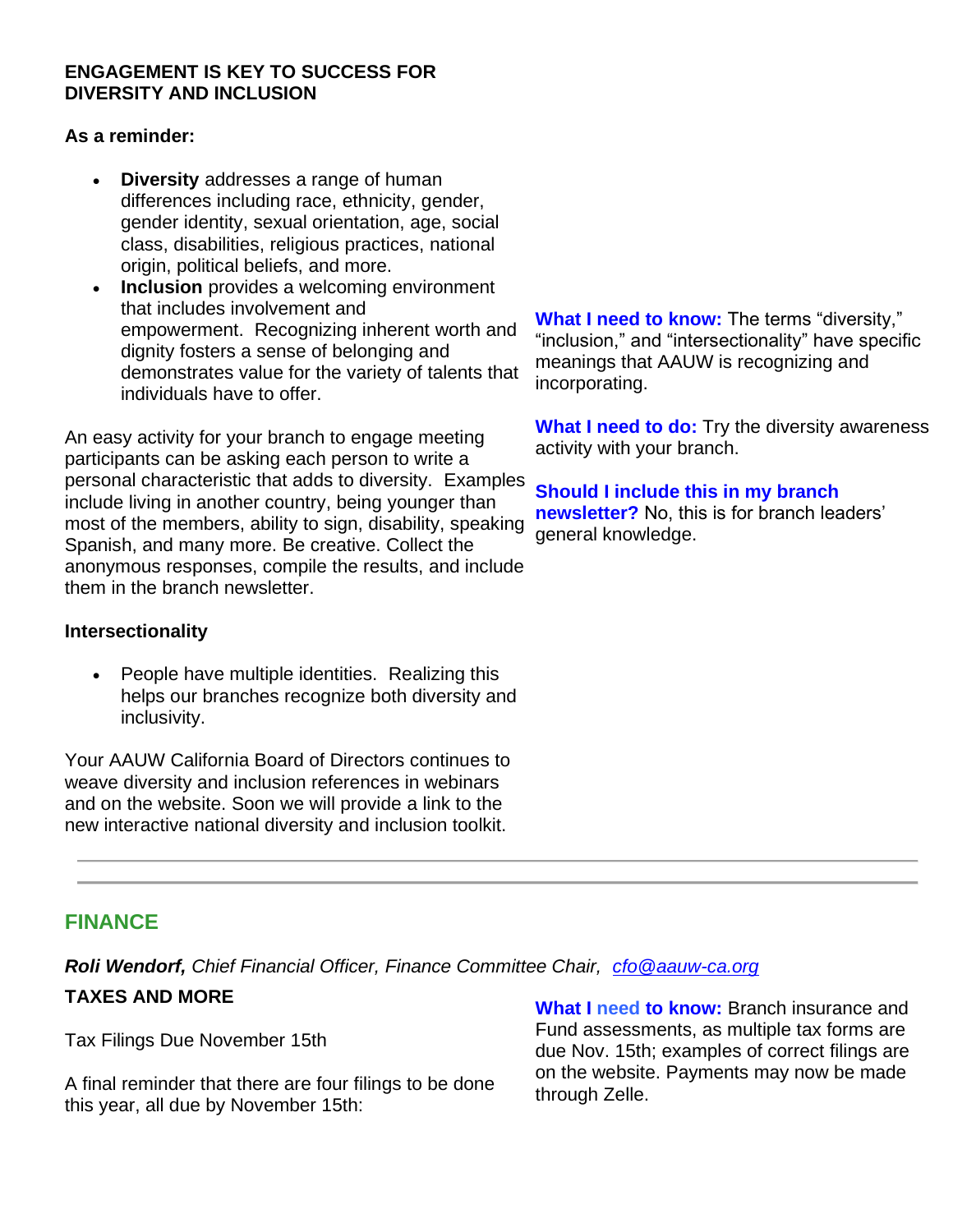- 1. Federal 990-N (unless you asked AAUW National to file it for you through the Member Services Database or MSD by October 15th)
- 2. California State 199-N
- 3. Attorney General Form RRF-1
- 4. New Attorney General Form CT-TR-1

You can find links to all forms and electronic filings [here.](https://bor.aauw-ca.org/sendy/l/YlrJ763AeyF892b51vFm0EptRw/pL09pS8bQ7mxMZkFtyUyKw/Lv8PDz9HmQwqISy0zk2hKg)

Examples are available [here](https://bor.aauw-ca.org/sendy/l/YlrJ763AeyF892b51vFm0EptRw/tMqRSJCNSKuNLSKaVvCdDg/Lv8PDz9HmQwqISy0zk2hKg) for filling the two Attorney General forms.

# **Insurance and Fund Assessment Payment**

If you haven't paid AAUW California for your insurance and Fund assessment, we would greatly appreciate receiving your payment by the deadline of November 15th. Our office is moving, and the current address will not work after Thanksgiving.

# **Electronic Payments with Zelle**

Several branches have asked us about the ability to pay their insurance and Fund assessment electronically. We have enabled payments using Zelle. To use this service, please make your payment to the email address [cfo@aauw-ca.org.](mailto:cfo@aauw-ca.org) Be sure to enter your branch name, invoice number, and reason for payment in the memo field. Without this information, we will not know why or from whom we have received funds and will treat them as an anonymous donation.

# **Branch Finance Survey Results**

Thank you so much for responding to our survey. We received 94 responses from 81 branches, i.e. 68% of our branches, which is great! The results were revealing:

- 33% of our branches are incorporated, 67% are not
- $\bullet$  48% of branches are 501(c)(4), another 19% are C4 along with having a C3 entity, and 19% are 501(c)(3)
- 62% of branches use Excel or another spreadsheet for accounting, 19% use Quicken, and another 19% use QuickBooks.

**What I need to do:** Refer this information to your Treasurer.

# **Should I include this in my branch**

**newsletter?** No, this information is for branch leaders only.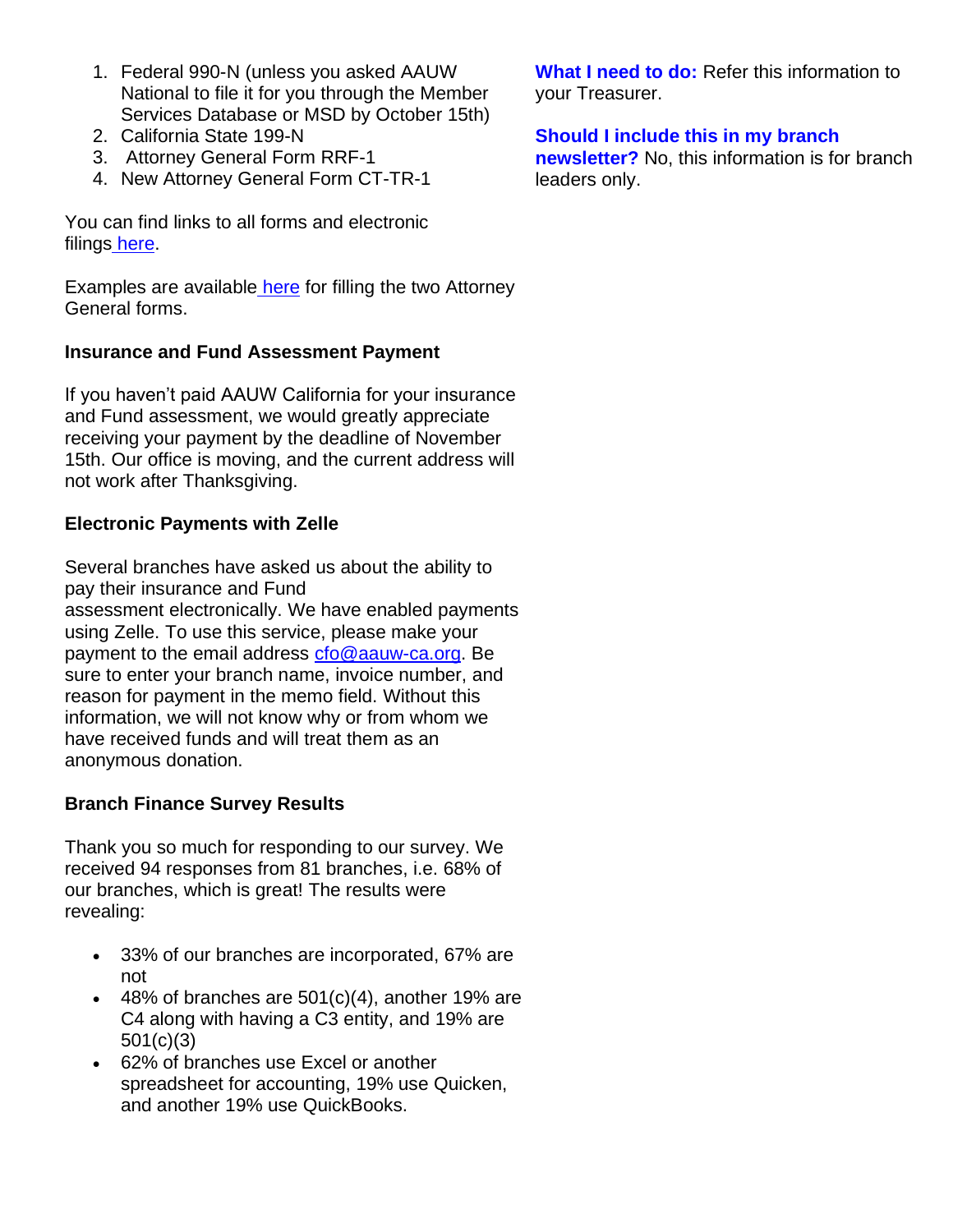We are still analyzing the textual responses and will share responses to fundraising questions with the AAUW Fund team as well.

# **MARKETING**

*Michelle Miller-Galaz and Sharyn Siebert, Directors, Marketing Committee Co-Chairs,* [marketing@aauw-ca.org](mailto:marketing@aauw-ca.org)

## **EXCITING NEWS! AAUW CALIFORNIA HAS HIRED A MARKETING CONSULTANT!**

Dowitcher DESIGNS, located in Santa Barbara, boasts a past AAUW branch president as one of its owners. That means they can hit the ground running to determine our "needs and wants" in order to help us formulate a marketing strategy. We are particularly enthused by this potential.

In the meantime, we hope that you are paying attention to the suggestions made in the past B2B articles regarding how to best present your branch to the public. For example: make sure your website is current, and have pictures on it to immediately show the beneficiaries of your branch how you serve your community.

If you do not yet have a website, PLEASE consider how this could have a negative effect on your branch's ability to obtain new members because those who might resonate with our mission have no way to find you online!

We will update you with information from our professional consultants as it becomes available and relevant. Their focus is enlarging awareness of our brand statewide, helping us move toward our goal of becoming California's premier advocacy organization.

Our committee, made up of multiple generations of AAUW California members, is working toward an exciting rollout for Women's History Month (March) that will generate interest in all the branches.

**What I need to know:** The state has hired a marketing firm to consult on strategies to promote AAUW.

**What I need to do:** Watch for marketing ideas for branches. To start, be sure your website is up to date.

**Should I include this in my branch newsletter?** No, this information is for branch leaders.

# **NOMINATIONS & ELECTIONS**

*Janice Lee, Nominations & Elections Chair, [nominating@aauw-ca.org](mailto:nominating@aauw-ca.org)*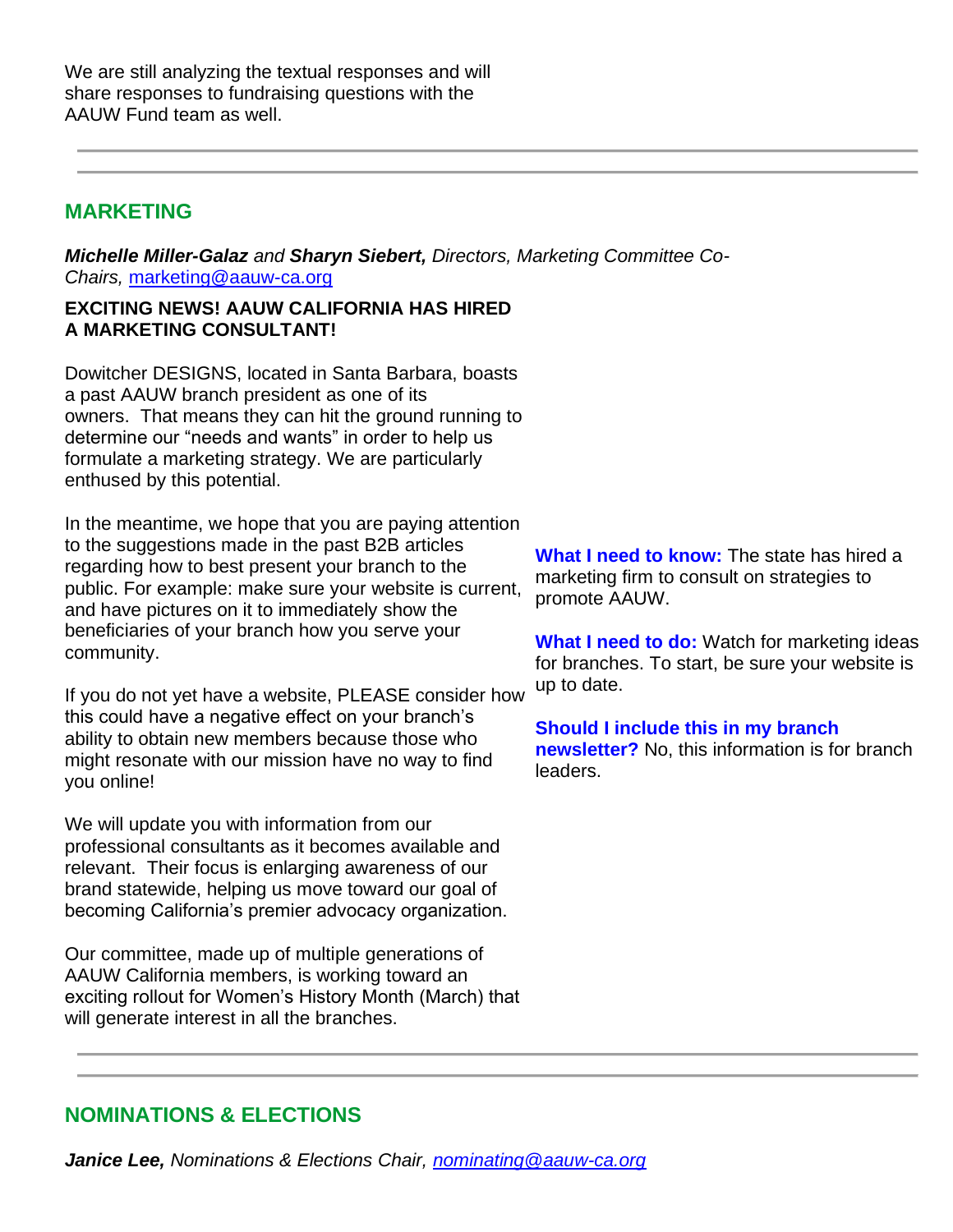## *Provided by Deanna Arthur*

## **THE NATIONAL ELECTION IS OVER – WHAT ARE YOU GOING TO DO WITH ALL YOUR FREE TIME?**

AAUW California is looking for a few good members to run for state office. As 2020 has been a year like no other, what better time is there to step up and run for state office. There are three positions open for this year. President-Elect – a big job. If it is too big, think about Chief Financial Officer. No financial background? There is still an opportunity to run for a director. If you know how AAUW works at the branch level, you have experience to bring, so please think about running.

We need all our members to be involved. Maybe this is the year for you to step up and be part of the team.

**What I need to know:** It is time to consider running for an AAUW California position.

**What I need to do:** Click [HERE](https://bor.aauw-ca.org/sendy/l/YlrJ763AeyF892b51vFm0EptRw/yxjuwwkHxsmGhNtakxYQfQ/Lv8PDz9HmQwqISy0zk2hKg) to get details on the state website.

#### **Should I include this in my branch**

**newsletter?** Yes, your members may be ready to run for one of the open positions on the AAUW Board of Directors.

# **PUBLIC POLICY**

*Kathleen Harper, Director, and Sue Miller, Public Policy Committee Co-Chairs, [publicpolicy@aauw](mailto:PublicPolicy@aauw-ca.org)[ca.org](mailto:PublicPolicy@aauw-ca.org)*

.

#### **AAUW CALIFORNIA PUBLIC POLICY GETS A NEW ADVOCATE AND OUR WEB PAGE GETS A NEW LOOK**

The AAUW California Public Policy Committee, with the approval of the board, has decided to hire a new advocacy firm and will no longer be represented by Shannon Smith-Crowley. Our contract with MVM Strategy Group took effect on November 1st, and we are excited to begin strategizing with this powerhouse trio of advocates to increase our visibility and clout in Sacramento.

We are also excited to launch our new web page. You will find us now under ["Public Policy"](https://bor.aauw-ca.org/sendy/l/YlrJ763AeyF892b51vFm0EptRw/tw8U8eQvbV5rheNIgg763mMw/Lv8PDz9HmQwqISy0zk2hKg) in place of the prior tab marked "Advocacy." One-click on this tab will take you to our Home page, which will present you with links to anything and everything you need to know about AAUW California public policy. The new page has a fresh look and is exceptionally user-friendly. In addition to information on our issues and legislative efforts, you'll find more details about our new advocacy firm, as well as a link to find your Public Policy Committee liaison.

**What I need to know:** AAUW California has hired an advocacy firm. The AAUW California Public Policy Committee has updated the Public Policy web pages.

**What I need to do:** Check out the new Public Policy web pages.

#### **Should I include this in my branch**

**newsletter?** Yes, branch members should visit the website to see the refreshed public policy information.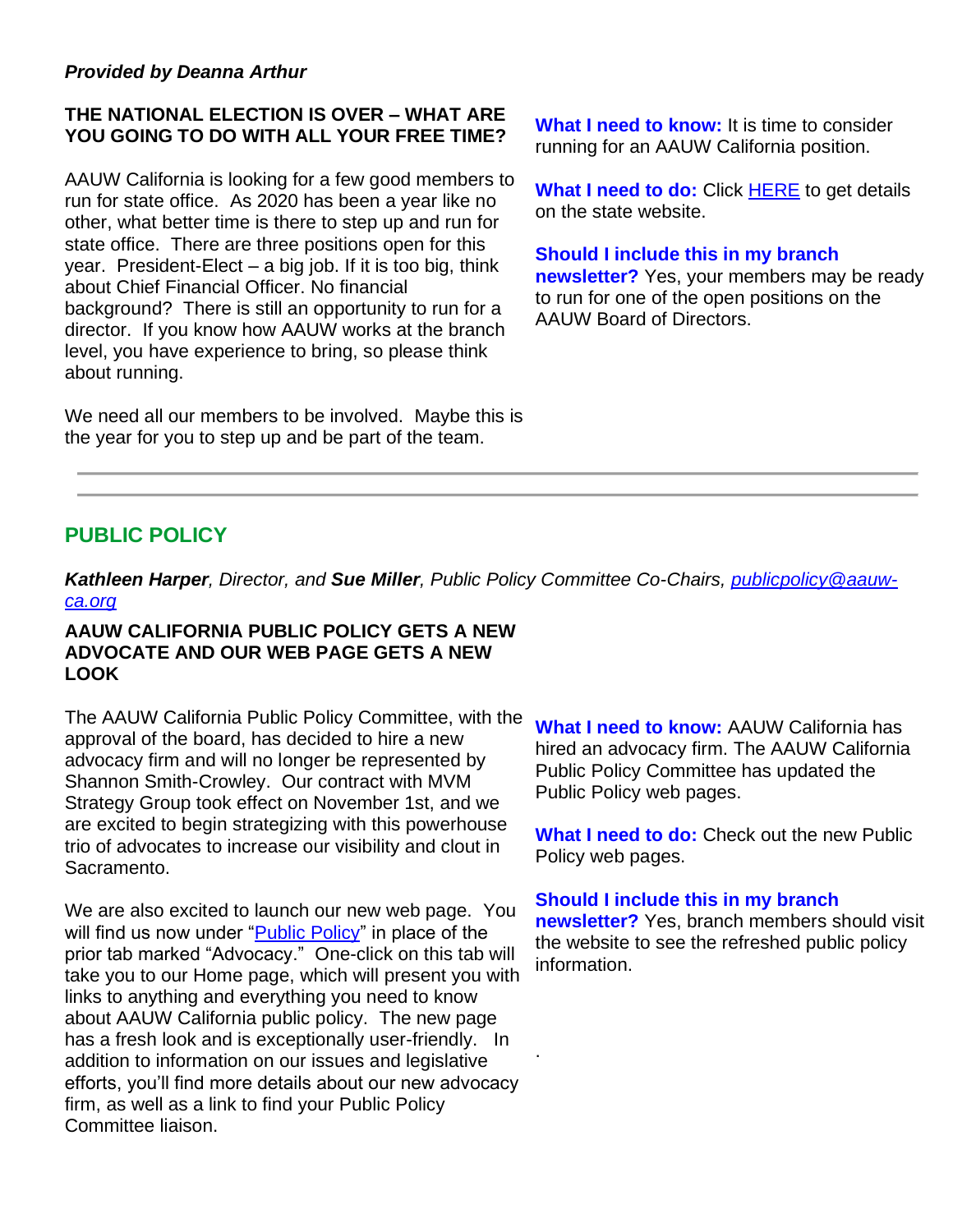# **SPEECH TREK**

*Marlene Cain, Speech Trek, [speechtrek@aauw-ca.org](mailto:speechtrek@aauw-ca.org)*

# **SPEECH TREK 2021 HELPS THE NEXT GENERATION SHINE IN A DIFFICULT TIME**

We are in the final quarter of 2020, and few would deny it has been a challenging year for everyone, including students and teachers. That is why we want to remind you that Speech Trek 2021 is going virtual this season and can be a positive learning experience for students in this unprecedented time.

Branches throughout the state are gearing up for the topic: "Has social media helped or hindered the breaking down of barriers for women and girls?"

# **Important dates:**

**Nov. 1, 2020:** Was the deadline to submit the Memo of Understanding (MOU) to let us know of your branch's intent to participate in Speech Trek. PLEASE NOTE: if you are in the process of mailing or emailing your branch's MOU, please do so asap and alert us that it's on its way (see email address below).

**Dec. 12, 2020 (Saturday), 11:00 a.m. :** Webinar: "How to manage your Speech Trek contest on ZOOM. Registration is required. Click **[HERE](https://bor.aauw-ca.org/sendy/l/YlrJ763AeyF892b51vFm0EptRw/6EyXVUXevy892f1uFjpSPiQg/Lv8PDz9HmQwqISy0zk2hKg)** to register.

**March 1, 2021:** Deadline for submission of branch 1st place winner's video.

**Coming soon:** A new logo for 2021. Watch this space for the announcement.

**Questions?** Email Marlene Cain, AAUW California Speech Trek Coordinator, at [speechtrek@aauw](mailto:speechtrek@aauw-ca.org)[ca.org](mailto:speechtrek@aauw-ca.org) or call her directly at 909.866.2819.

In the meantime, we are thankful for you, branch leaders, and Speech Trekkers, who continue to empower others through better communication!

**What I need to know:** The Speech Trek is being held virtually this year. There are important dates for this competition.

**What I need to do:** Register for the webinar, hold the virtual contest, and submit the 1st place winner's video.

**Should I include this in my branch newsletter?** Yes, if your branch is participating.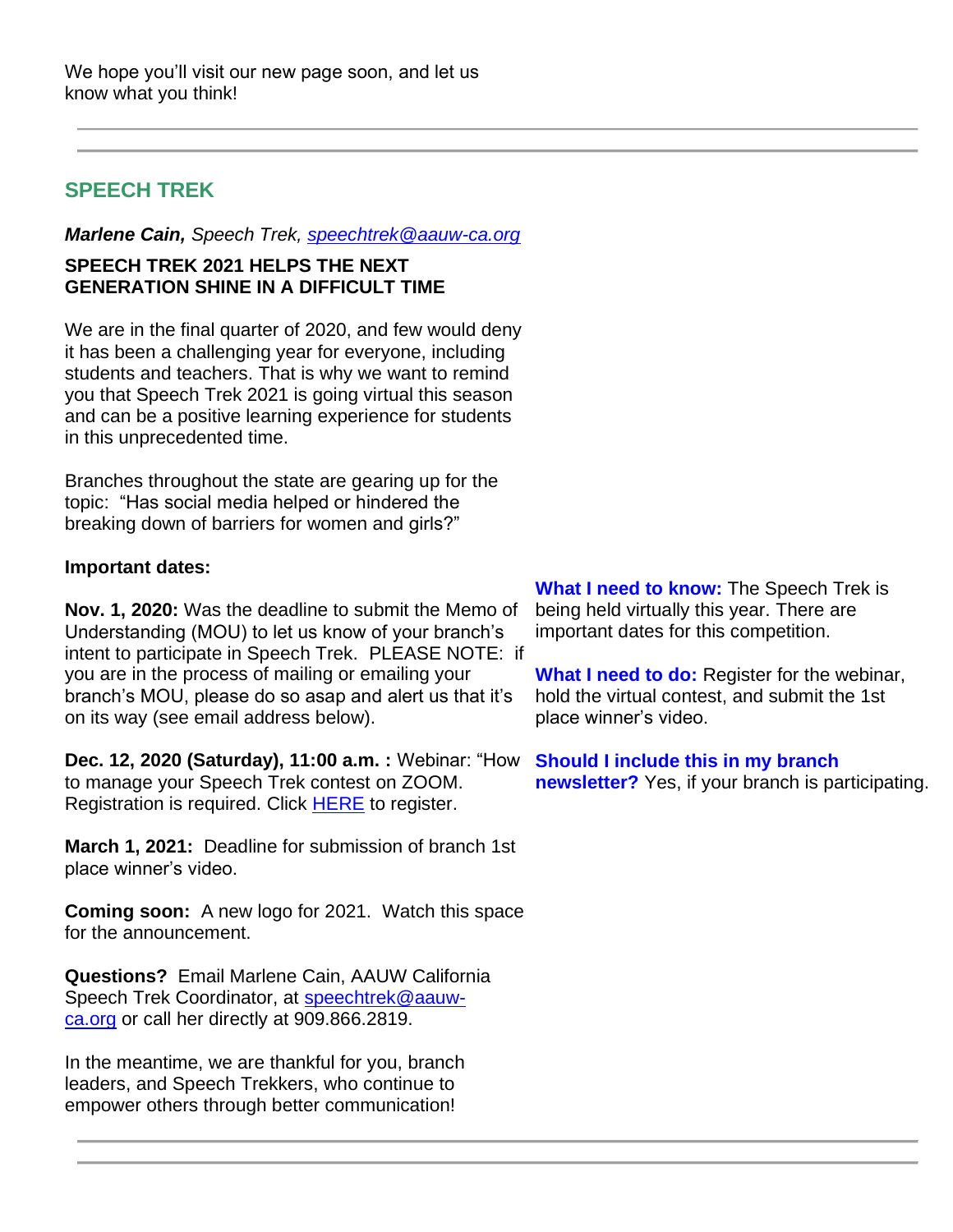# **TECH TREK**

*Susan Negrete, and Alice Hill, Tech Trek State Co-Coordinators, [techtrek@aauw-ca.org](mailto:techtrek@aauw-ca.org)*

# **CALIFORNIA 2021 VIRTUAL TECH TREK: PROGRAM PLANNING BEGINS**

## **California Board of Directors Vote for 2021 Virtual Tech Trek Season**

Acknowledging the concern for the absolute health and safety of AAUW members, students, camp leaders, staff, teachers, and volunteers, the California Board of Directors voted during its October session that the 2021 Tech Trek season will be virtual.

The board's vote aligned with AAUW's October message from CEO Kim Churches that 2021 residential camps cannot be held in any state. In addition to maintaining the safety and well-being of all participants, moving to a virtual program also ensures the continuity of the California Tech Trek Program in 2021. **We won't be dark for 2 seasons.**

# **California's Goal: Return to the residential camp model when the time is right.**

While this pandemic continues to indicate major health risks throughout our country and state – the California residential model is on hiatus until 2022. Future pandemic status and local area health mandates will drive 2022 camp decisions.

# **Coming Soon! Branch Coordinators (BC) Survey**

Starting this month, BCs and their teams can support a successful 2021 season by assisting with virtual program preparations.

A survey to gather branch feedback on your schedules and other information from your school districts is critical information to help plan for ways to interview students and understand how schools can assist with technology for selected students to attend the virtual camp, etc.

The California Virtual Tech Trek team thanks branch coordinators in advance for prompt participation and feedback in the survey. Your info counts!

## **Opportunities to Join Virtual Tech Trek**

Watch for our upcoming communications on the design and delivery of the virtual platform. As we complete the infrastructure, we'll share the camp delivery process, estimated timetables, and a variety of

**What I need to know:** In order to protect the health of all involved, the state has officially approved a virtual 2021 Tech Trek with all camps using the UCSD platform.

**What I need to do:** Share this information with your Tech Trek coordinators. Urge them to return the upcoming survey to assist with planning. . Observe all the other deadlines and requirements listed above.

# **Should I include this in my branch**

**newsletter?** Yes, share the information that Tech Trek will be virtual and all camps will use a proven, fun, interactive platform from UCSD.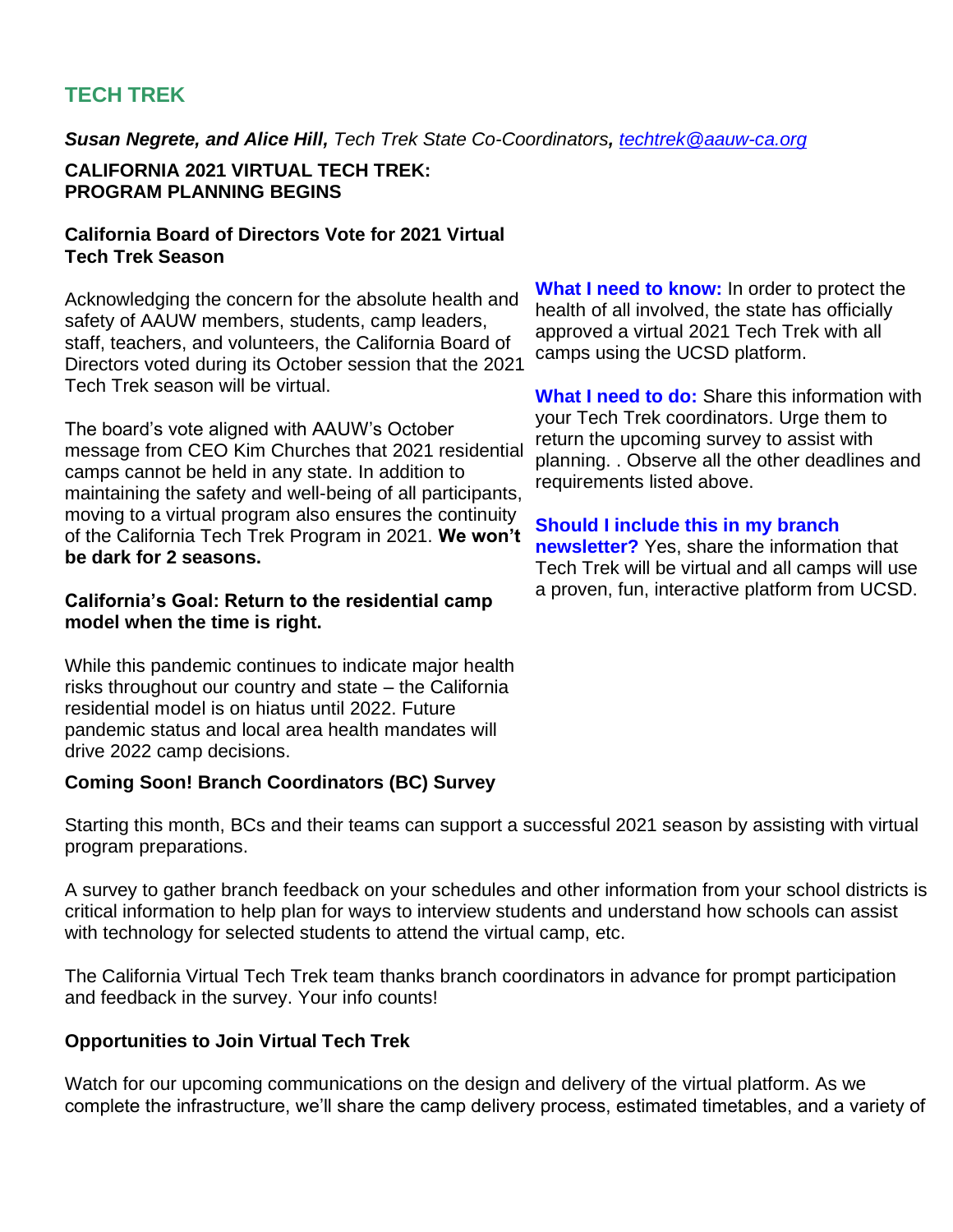roles that branch members, former dorm moms, counselors and others can fill to participate in and support a successful 2021 virtual camp season.

# **Stay Tuned for Branch Packets**

Given this pandemic has raised issues never considered before in our residential model, the tasks for developing the oversight, guidelines, forms, and training materials for a Virtual Tech Trek Program are time and resource-intensive.

While waiting for National's governance material, California's Virtual Tech Trek team is engaged with developing a 2021 Virtual Project Implementation Plan, preliminary budget, and participation forecasts. We will be prepared to adjust National's documentation for our branch packets as soon as they are received.

# **2021 Virtual Memo of Understanding (MOU) and Code of Conduct**

These key branch leadership documents for Tech Trek participation will be required for the virtual camp in 2021.

A branch-signed Virtual MOU will remain the primary indicator for planning how many branches will interact with the program and how many campers will be selected to attend in 2021. Watch for our B2B updates and e-blasts on these important forms and materials!

# **Branch Fundraising for 2021**

Branches are encouraged to continue fundraising for the 2021 camp season. We will have a vibrant, fun, hands-on virtual STEM-oriented camp to offer your selected students.

Most importantly, a virtual camp will provide a safe environment for all participants and ensures California Tech Trek does not go dark for two years.

All California Tech Trek 2021 donations will be safely managed by the Special Projects Fund (SPF). For more information, click [here](https://bor.aauw-ca.org/sendy/l/YlrJ763AeyF892b51vFm0EptRw/fFXxgt7Uf763cKcVXRm892OxTg/Lv8PDz9HmQwqISy0zk2hKg) to refer to their website.

## **Liability Insurance During COVID**

Due to this pandemic's high risk, always plan for safety and wellness first! Please be aware that AAUW California liability insurance will NOT cover the coronavirus. AAUW does not sanction in-person meetings at this time nor for the foreseeable future.

Incident Reports are required if your branch meets in person with students. Please contact California Tech Trek Co-Coordinators to discuss the required information: [techtrek@aauw-ca.org](mailto:techtrek@aauw-ca.org)

## **What's Next?**

Watch for upcoming information and links from the UCSD pilot that is the core of the 2021 virtual platform. You'll see more information about what a virtual Tech Trek experience will feel like for your 2021 selected students!

## **Need Help Planning Fundraising Events?**